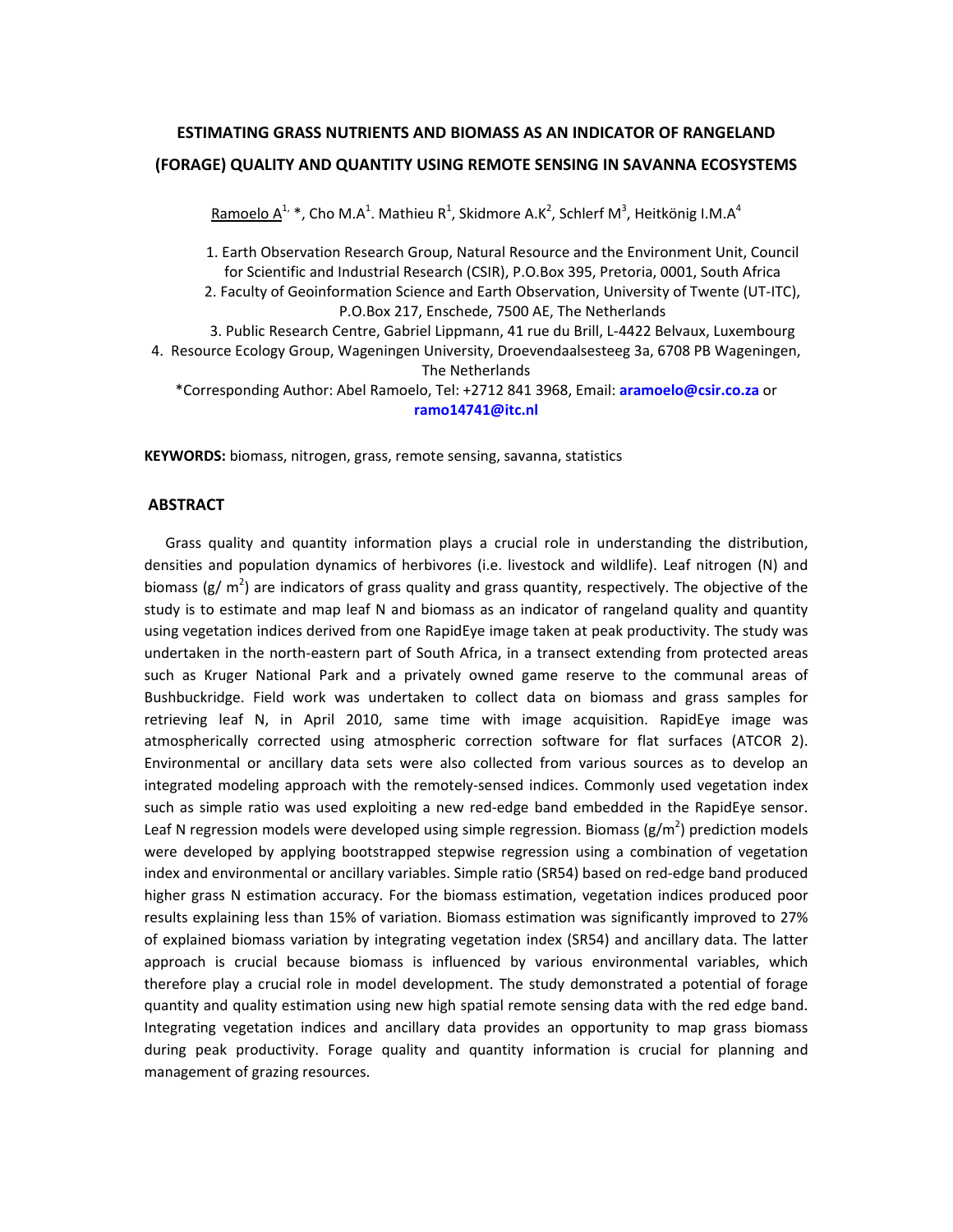#### **INTRODUCTION**

Africa has a long history of pastoralism (livestock grazing) which has been a major source of livelihoods. Most of African people used to be nomadic, i.e. seasonal movement in search of greener pastures for their livestock. Even today, livestock production which is dependent on grass or pasture quality and quantity is still a major source of income in the rural economy (Shackleton et al. 2002). Pasture quality can be defined by leaf nutrient content (e.g. nitrogen-N), while quantity can be defined by biomass (mass per unit area). Grass quality and quantity are pertinent to understanding the distribution, feeding patterns and population dynamics of livestock and wildlife (Drent and Prins 1987; McNaughton 1988) and crucial to inform decision making regarding the planning and management of savanna rangelands. Therefore, spatial information about grass quality and quantity is needed to guide farmers, resource managers and land use planners in sustainable management of their grazing land.

Estimation and mapping of grass nutrients and biomass have been successful using mostly laboratory, field and imaging *or* airborne spectrometry or hyperspectral. The techniques for estimating vegetation parameters using remote sensing fall into two categories;

- statistical or empirical analysis using vegetation indices (Haboudane et al. 2004), full spectrum analysis (Ramoelo et al. 2011), specific absorption features (Knox et al. 2011), as well as integrated modeling approach (remote sensing and environmental variables) (Knox et al. 2011; Ramoelo et al. 2012)
- inversion of radiative transfer models (Darvishzadeh et al. 2008).

Grass nutrients have rarely been mapped at the regional scale because of the lack of satellite‐ based sensors that sample reflected electromagnetic energy in the red-edge region which is sensitive to foliar chlorophyll and nitrogen (N). Medium resolution satellites are also generally not suitable to discriminate grass and tree signals in heterogeneous and patchy savannas. The emergence of high resolution multispectral sensors with red‐edge information such as RapidEye, SumbandilaSat, and Sentinel-2 (to be launched 2013) provides new opportunities for rangeland quality and quantity assessment at regional level. A challenge in estimating foliar biochemical concentrations, for example N, using indices is the interaction effects between N and biomass (Skidmore et al. 2010). Studies argue that if foliar biochemical estimation is not biomass corrected, then the interaction between N and biomass is likely to compromise the estimation of N (Plummer 1988; Skidmore et al. 2010). The solution to this challenge is to predict N during peak productivity (Skidmore et al. 2010), when multispectral indices fail to estimate biomass because of saturation problems (Mutanga and Skidmore 2004). Thus, another challenge is to improve on the estimation of biomass at peak productivity as to be able to assess both the nutrient and biomass status from a single image. Few studies have tested the applicability of the integrated modelling, i.e. the use of remote sensing and environmental or ancillary variables (Knox et al. 2011; Ramoelo et al. 2012), to estimate foliar biochemical concentrations or biomass. We hypothesized that the prediction of biomass could be possible through the integration of indices and environmental variables at peak productivity. The objectives of the study are twofold; (1) to estimate and map grass N using vegetation indices as an indicator of rangeland quality and (2) to estimate and map biomass as indicator of rangeland quantity by integrating remote sensing and ancillary variables.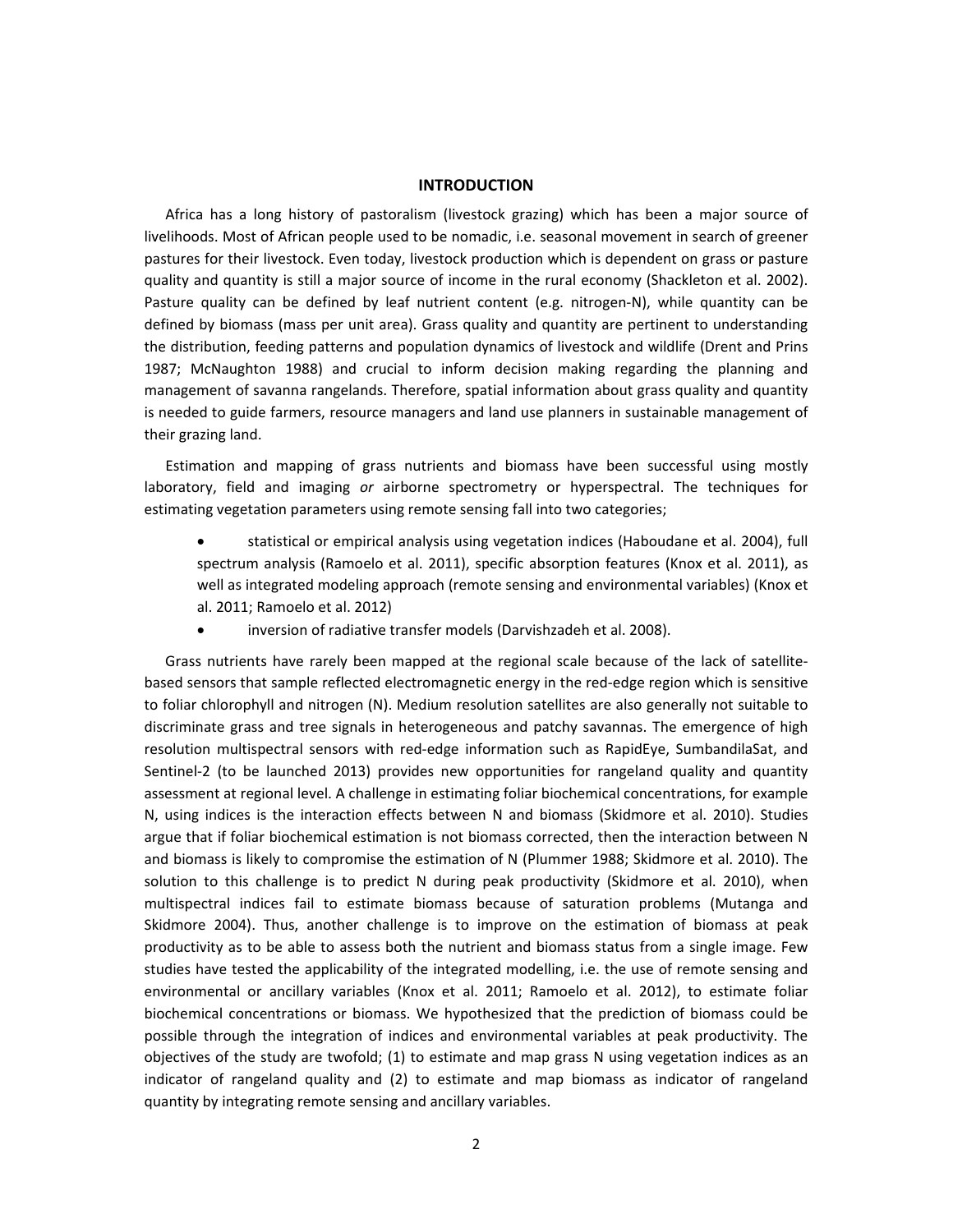#### **MATERIALS AND METHODS**

#### **Study area and data collection**

The study area is located in the north‐east of South Africa and covers part of the Kruger National Park (KNP), SabiSands and Bushbuckridge communal rangelands (Figure 1). Field work was undertaken in April 2010, the same month than the acquisition of the RapidEye satellite image. The areas along the main roads covering the study area were purposively selected for the field sampling, also considering the underlying geological strata. The road sampling technique was preferred since penetration into the savanna landscape was constrained by management and logistical restrictions. Buffers of 300 m were created on both sides of these roads using ArcGIS software (ESRI, USA). Within the buffer polygons random sample points were generated using the ArcGIS add‐on called Hawth tools. Once in the field location, 51 plots were placed in relatively large areas with homogeneous grass to avoid the possible contamination of the tree signal on the grass signal. In each plot of 20m x20 m, two subplots of 0.5m x 0.5m were randomly placed and the following data were collected percentage composition of green or photosynthetic vegetation (PV), non-PV and bare soil, grass samples were cut and weighed to determine green or wet biomass (g/m<sup>2</sup>), henceforth referred to as biomass.

Grass materials were dried at  $80^{\circ}$ C for 24 hours, and then sent for chemical analysis to retrieve leaf N (% of dry matter) to the South African's Agricultural Research Council, using wet digestion techniques. Foliar N was multiplied by PV to derive a canopy N which is a proxy of structure and foliar N (N\*PV). The RapidEye data were acquired in April 2010. The sensor is a multispectral push broom imager with a spatial resolution of 6.25 m and captures data in the spectral bands: blue (440‐550 nm), green (520‐590 nm), red (630‐685 nm), red edge (690‐730 nm), and near infrared (760‐850 nm). Surface reflectance data were retrieved using the atmospheric and topographic correction software (ATCOR 2) implemented in the IDL Virtual Machine (Richter 2011). ATCOR 2 models reflectance for flat surfaces, which was considered sufficient because the study area is not characterized by very rugged terrain. Ancillary or environmental variables used included; mean annual temperature and precipitation (www.worldclim.com), altitude (STRM 4.1, http://srtm.csi.cgiar.org/), distance to rivers (river layer from South African National Botanical Institute‐SANBI), slope and aspect were derived from altitude data using ArcGIS (ESRI, USA).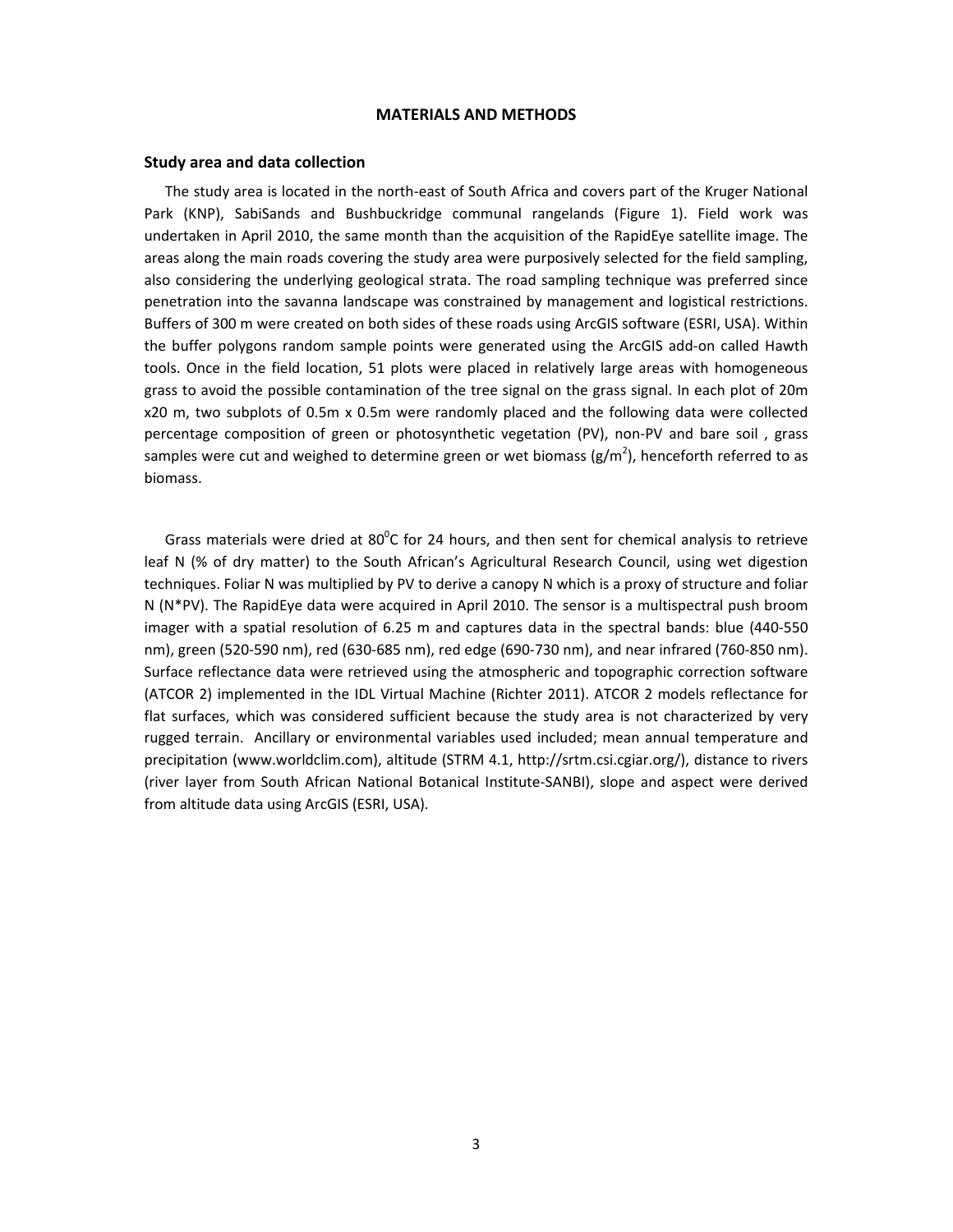

Figure 1: Study area map showing the north‐eastern part of South Africa

## **Data analysis**

For foliar N prediction, a commonly used simple ratio vegetation index was used, but we assessed one conventional version based on the NIR and red bands (SR53) and one version using the red‐edge band (SR54) as to take full benefit of the RapidEye data. Foliar N prediction models were developed using simple regression in combination with the vegetation indices. Biomass (g/m<sup>2</sup>) prediction models were developed by applying stepwise regression using a combination of vegetation indices and environmental or ancillary variables. Stepwise multiple linear regression is the commonly used technique to estimating vegetation parameters (Kokaly and Clark 2009; Ramoelo et al. 2012). Best models were applied to the image to create the biomass map. The models were validated using bootstrapping, which is an unbiased validation technique, because we had a small sample size. All the models were developed using R programming project for statistical computing.

#### **RESULTS AND DISCUSSION**

The descriptive statistics of field data showed that the mean, min and max values of the canopy nitrogen was 63, 35 and 119 (unit‐less), and leaf N, 0.84, 0.53 and 1.44 (%), respectively. For biomass, mean, min and max values were 800, 284 and 1536 g/m<sup>2</sup>, respectively. The coefficient of variance indicated that there is relatively high variation or dispersion (20‐25 %) for leaf and canopy N and 38% percent for biomass. The relative high variation or dispersion of grass N and biomass can be attributed to the heterogeneous nature of savannas, influenced by several biophysical and climatic drivers (Venter et al. 2003)

The simple ratio (SR54) based on red-edge (4) and near-infrared (5) bands produced significantly higher canopy N estimation accuracy (bootstrapped: R<sup>2</sup>=0.45, RMSE=13, 20% of mean, p<0.05), compared to the conventional index (SR53) (bootstrapped:  $R^2$ =31, RMSE=15, 24% of mean), using is the red band (3) (Figure 2). Similar trends were observed for foliar N, and red edge based index was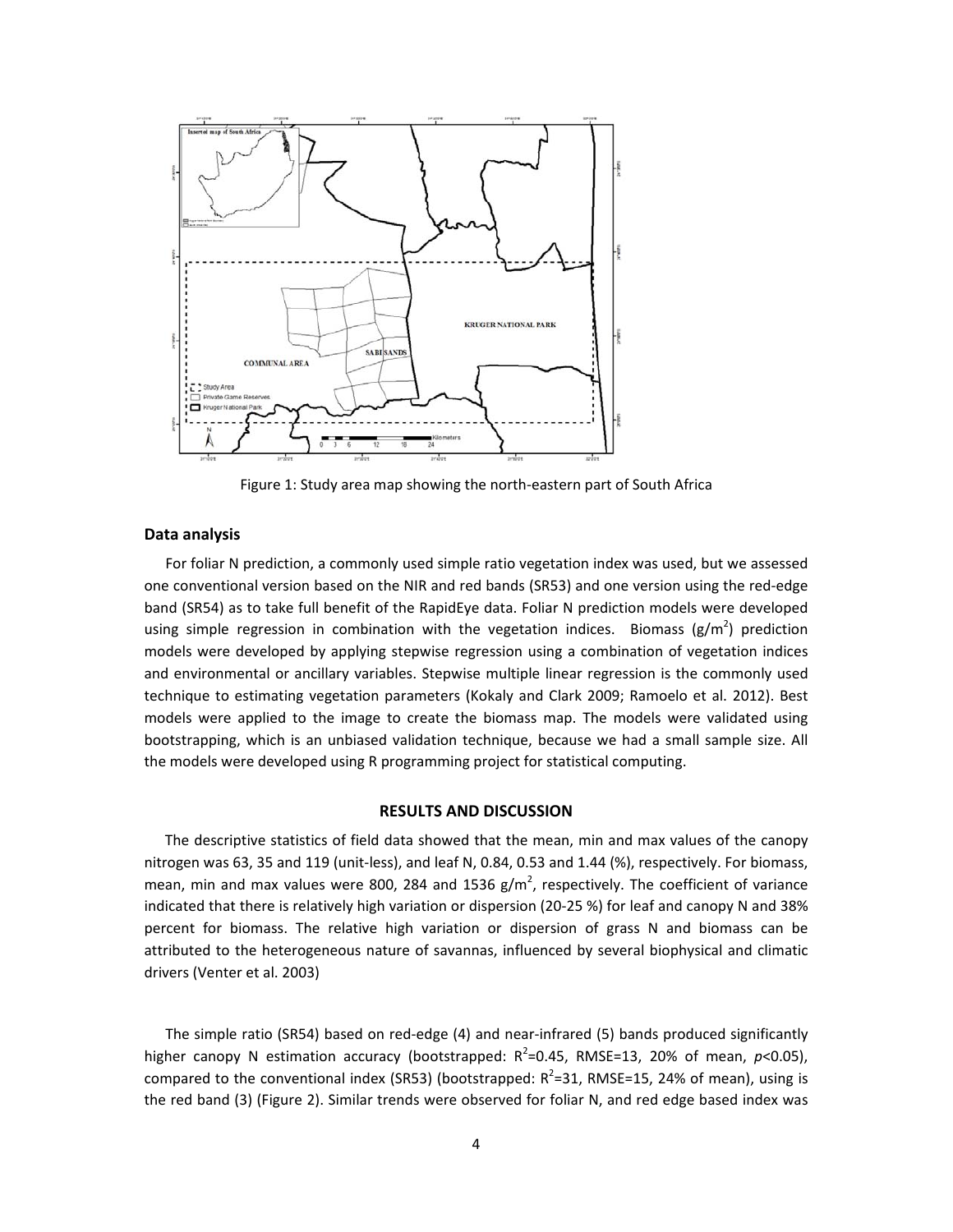significant (bootstrapped:  $R^2$ =0.15 and 0.23, for the conventional and red edge based index, respectively) (Figure 2). Red-edge position is known to be insensitive to background effects, and highly correlates to chlorophyll (Darvishzadeh et al 2008). Chlorophyll relates positively with leaf N (Yoder and Pettigrew‐Crosby 1995), which permits a prediction of leaf N using vegetation indices. The disadvantage of using vegetation indices to predict leaf N, is that the relationship between leaf chlorophyll and N deteriorate as the leaf senesce (Wang et al. 2009). Figure 3 shows the nutrient maps. The distribution of nutrients approximates well the various geological types of the study area, with the highly nutritious grasses found in basalt-derived soils and the low nutritious grasses found in the granitic-derived soils. Geology and soil are known to be an important driver of the nutrient content of the grass in savanna ecosystems (Venter et al. 2003; Scholes 2003).



Figure 2: Scatterplots showing the performance of red‐edge based vegetation indices (*Top and Bottom Left*) as compared to conventional ones (*Top and Bottom Right*).



Figure 3: Maps showing a spatial distribution of foliar (*Above*) and canopy N (*Below*) derived from vegetation indices.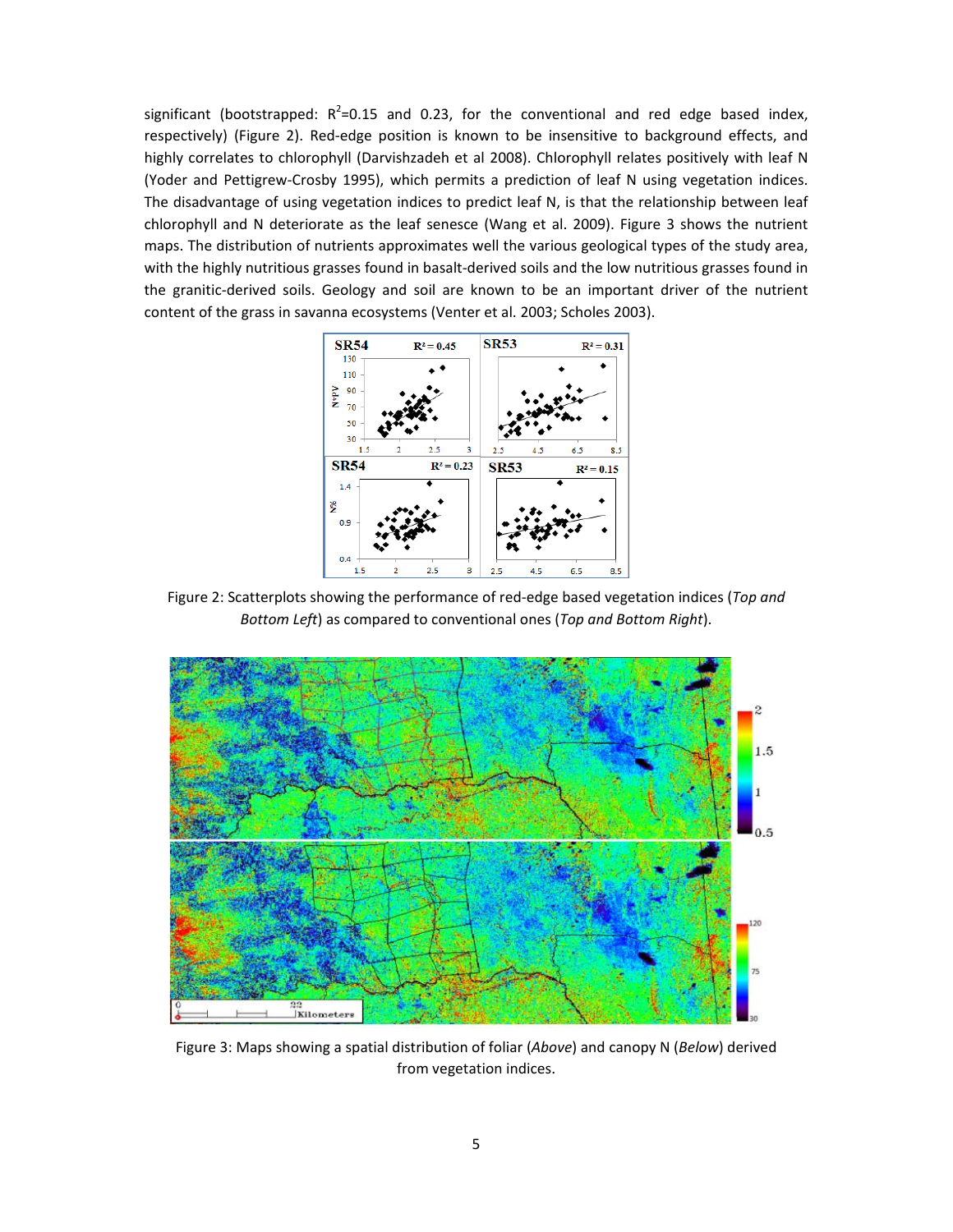For the biomass estimation, vegetation indices produced non-significant results explaining less than 15% of variation. The result were improved by integrating the vegetation index SR54 and environmental variables (Bootstrapped:  $R^2$ =0.27, RMSE=264g/m<sup>2</sup>, 33% of mean) using stepwise regression. SR54, precipitation and altitude were found to be significant in explaining the variation of grass biomass across the study area. There is an evident east-west gradient of precipitation and altitude in the study area which plays a role in the spatial distribution of biomass. Further, low lying areas are likely to have high biomass than the uplands, because the low lying areas have higher soil fertility with accumulation of clay materials (Scholes 2003). As for the nutrient maps, and as expected the more fertile soils derived from basalt geological type were found to have a higher biomass as compared to the granitic‐derived soils (Figure 4). Figure 4 showed gabbro to have lower biomass and N than granite, similar results for leaf N was attained by Grant and Scholes (2006). This could be attributed to the occurrence of high leaf N content in the bottomlands of the granitic areas (Scholes et al 2003). Basalt parent materials have higher clay content as compared to granitic type of soils (Venter et al. 2003). The spatial distribution of biomass is generally related to the geological types (Figure 5). The results also show that protected area have higher biomass than communal areas (Figure 5), see blue patches on the western part of the map). Communal areas in this area are subjected to overgrazing. Several studies argued that there is land degradation in this area, which could attributed to lack of planning and management of this rangelands.



Figure 4: Boxplots indicating varying grass biomass (left) and N (right) over geological types (18=granite, 77=gabbro, 59=shale, 4=Basalt)



Figure 5: spatial distribution of green biomass (g/m<sup>2</sup>) over Great Kruger National Park.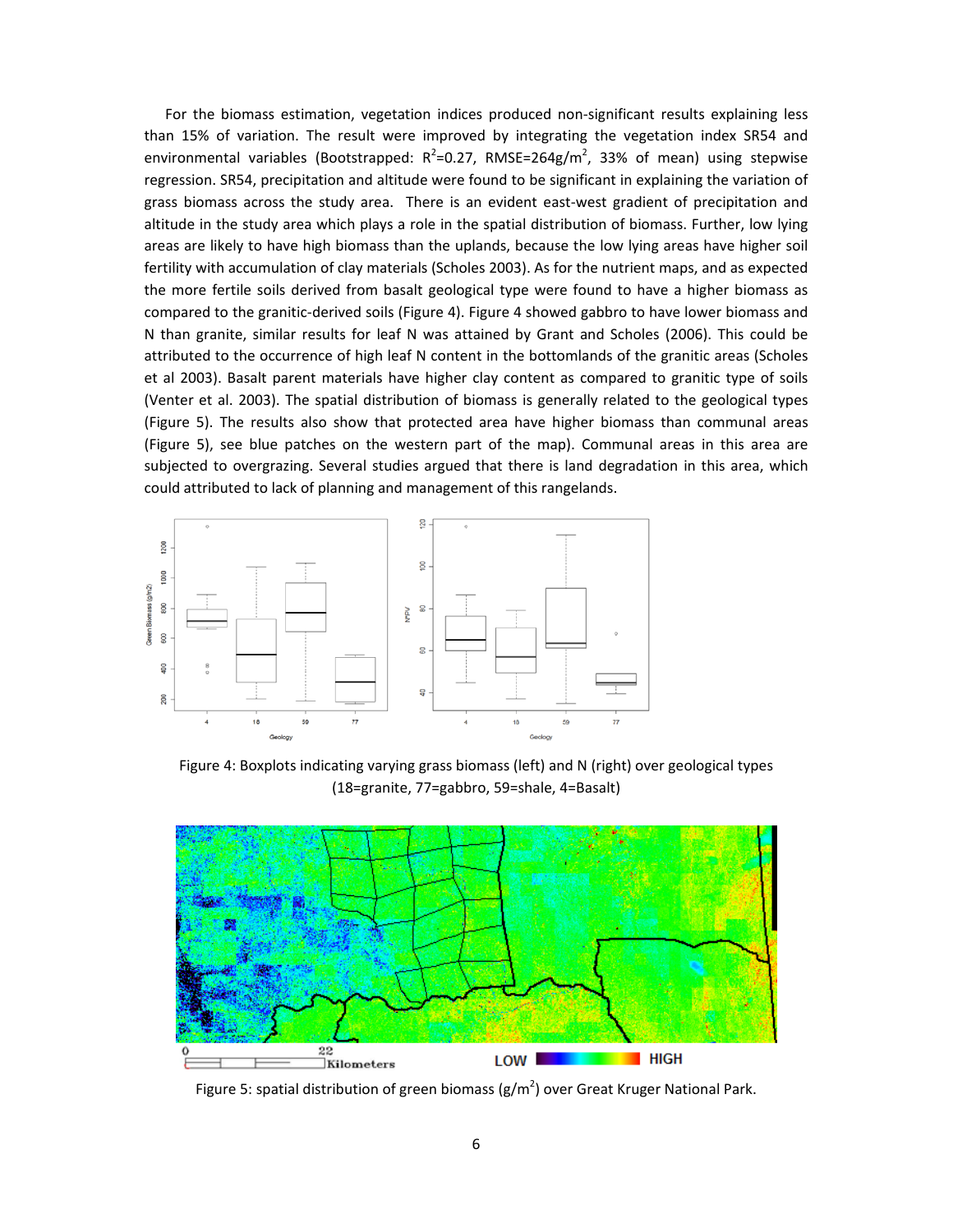Vegetation indices yielded poor results in estimating biomass, because of known saturation problems especially during a period of peak productivity. During this period, the amount of light that can be absorbed in the red region of the spectrum reaches a plateau (Tucker 1977; Mutanga and Skidmore 2004). Additionally, the NIR reflectance continue to increase, because addition of new leaves influence the multiple scattering within the canopy (Kumar et al. 2001). This results into smaller change in the vegetation index (e.g. NDVI or SR), explaining and causing the poor relationship with biomass. The concentration of foliar N, in particular, reaches a maximum during the active growth during the wet season (Tolsma et al. 1987). Therefore, it is assumed that the foliar N dominates the reflectance during maximum biomass, and it is during this period that we can successfully estimate foliar N (Skidmore et al. 2010). On the other hand, combining vegetation index and ancillary data improves the biomass estimation, which partially addresses the problem of saturation or poor correlation with indices. Even though ancillary variables improve the estimation of biomass, their quality needs to be assessed in order to understand error propagation.

## **CONCLUSIONS**

- The study demonstrated a potential to estimate rangeland quality using new high spatial resolution remote sensing data with the red edge band.
- Integrating vegetation index and environmental factors improves rangeland quantity estimation during peak productivity.

## **ACKNOWLEDGEMENTS**

We would like to thank the Council of Scientific and Industrial Research (CSIR), the University of Twente Faculty of Geoinformation Science and Earth Observation (UT‐ITC), and Wageningen University for the funding provided. We would also like to acknowledge the South African Department of Science and Technology as well as National Research Foundation (NRF)'s Professional Development Programme (PDP) for the funding. We appreciated the field work assistance by Mr Thulani Selaule, as well as the involvement of South African National Parks (SANPARKS), especially Dr Izak Smith, Mrs Thembi Khoza, Mrs Patricia Khoza, Mr Adolf Manganyi, and Mrs Onica Sithole for making the fieldwork possible.

## **REFERENCE**

- Cho, M.A. and Skidmore, A.K. (2006) A new technique for extracting the red edge position from hyperspectral data : the linear extrapolation method. *Remote sensing of environment*, 101. 181‐ 193
- Darvishzadeh, R., Skidmore, A., Schlerf, M. & Atzberger, C. 2008. Inversion of a radiative transfer model for estimating vegetation LAI and chlorophyll in a heterogeneous grassland. *Remote Sensing of Environment*, 112 (5), 2592‐2604.
- Drent, R. H. & Prins, H. H. T. 1987. *The herbivore as prisoner of its food supply*. In: Andel, J. V., Bakker, J. & Snydon, R. W. (eds.) Disturbance in grasslands: Species and Population Responses. Dordrecht: Dr. W. Junk Publishing Company.
- Haboudane, D., John, R., Millera, J. R., Tremblay, N., Zarco‐Tejada, P. J. & Dextraze, L. (2002). Integrated narrow‐band vegetation indices for prediction of crop chlorophyll content for application to precision agriculture. *Remote Sensing of Environment*, 81 (2‐3), 416‐426.